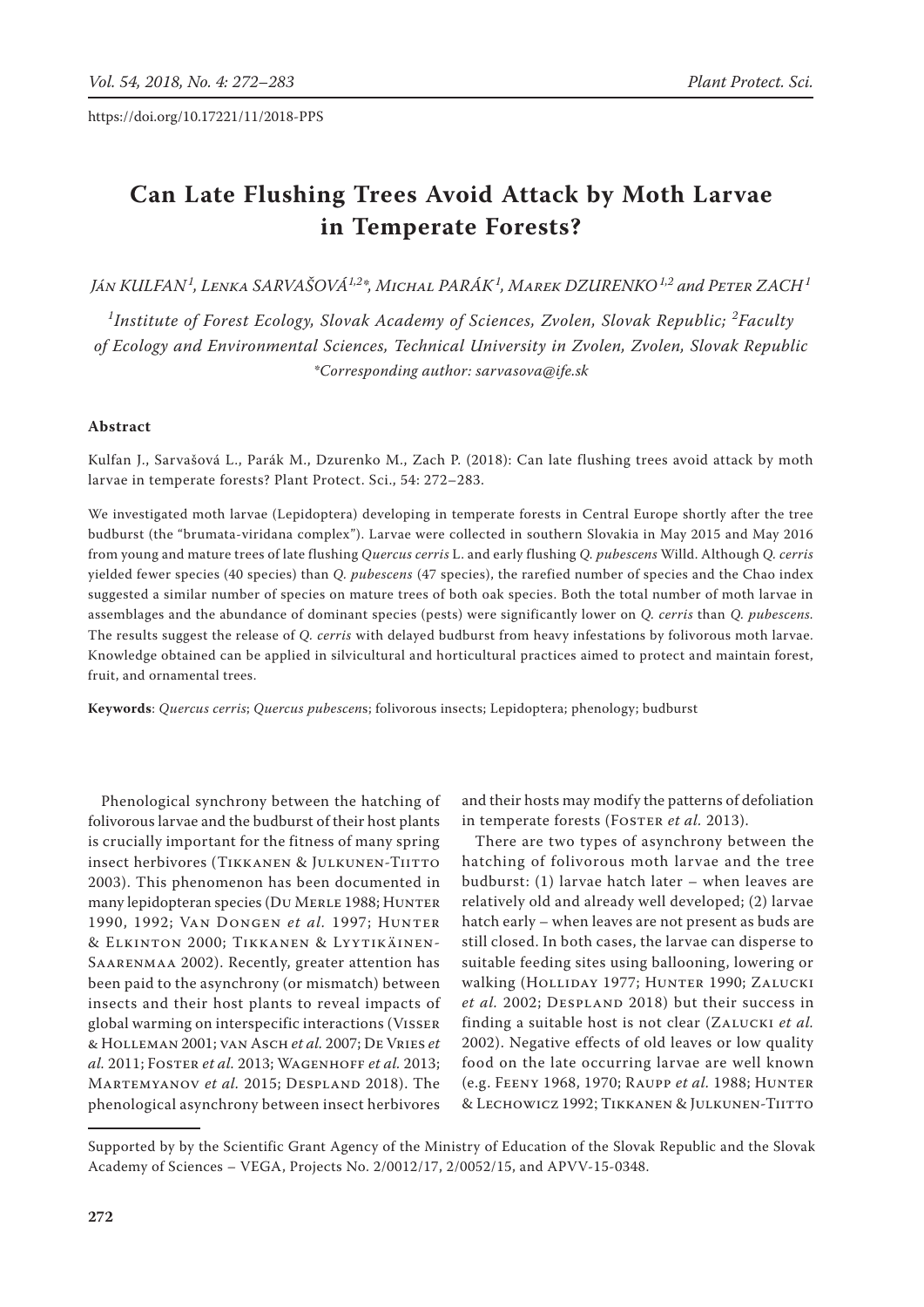2003; Jones & Despland 2006; Martemyanov *et al.* 2015). Several authors reported more extensive defoliation by insect herbivores on early rather than late flushing trees (HUNTER 1992; OVCHAROV *et al.* 2000; Wesołowski & Rowiński 2008; Mannai *et al.* 2017). Folivorous insect assemblages have not yet been described and compared between early and late flushing trees in complexity, and effects of late budburst on species assemblages remain unknown. Oak species (*Quercus* spp.) differing in the timing of budburst are ideally suited to fill up this lacuna.

Oaks play an important role in the forestry practices within Europe (Rock *et al.* 2004) where in total 22 autochthonous oak species are known to occur (TUTIN *et al.* 2001). In Central Europe, the Turkey oak *Q. cerris* ranks among the most important oak species along with *Q. robur* L. and *Q. petraea* (Matt.) Liebel. (Führer 1998). Besides the importance of *Q. cerris*  as a forest tree of economic importance, this oak species has also been planted as an ornamental tree in urban areas (Kabíček 2017). Of oak species in this region, *Q. cerris* has the latest budburst (GOLIAŠOVÁ & Michalková 2006) timed approximately two weeks later compared with other oak species (PATOČKA 1954; Schafellner *et al.* 2005). *Quercus cerris* has a wide distribution from South-Eastern Europe (optimum) to Central Europe (Goliašová & Michalková 2006).

Oak trees in Central Europe host over 300 lepidopteran species (Patočka 1954, 1980; Csóka & SZABÓKY 2005). Their larvae are important leaf consumers and key components of the tree-dwelling fauna. Many of them are polyphagous, causing damage to forest, fruit and ornamental trees. The highest number of moth larvae on oaks is recorded from mid-April until mid-June, that is, approximately 80–90% of the larvae associated with oaks are found within this period (Ратоčка 1954). The species assemblages dominated by the larvae of *Operophtera brumata* and *Tortrix viridana* (the "brumata-viridana complex") occur first, being synchronized with the budburst of their hosts. Later on throughout the season, this species complex is followed by the larvae of *Lymantria dispar*, *Archips xylosteana*, *Orthosia* spp. etc. (the "dispar-xylosteana complex"). They feed on the young leaves of *Q. cerris* and fully developed leaves of other oak species (Patočka *et al*. 1999). It might seem that late flushing *Q. cerris* will host less moth species than other co-occurring oak species (KULFAN 1992, 2012; Csóka & Szabóky 2005).

Life histories and phenological synchrony between folivorous moth larvae and the budburst of their host

plants have been studied mostly in abundant and economically important species such as *O. brumata*  (Grison & Silvestre de Sacy 1954; Mrkva 1968; Edland 1971; Holliday 1977; Graf *et al.* 1995; Tikkanen & Julkunen-Tiitto 2003), *Lymantria*  dispar (SCHOPF et al. 1999; HUNTER & ELKINTON 2000; Schafellner *et al.* 2005; Milanović *et al.* 2014), and *T. viridana* (Du Merle 1988; Ivashov *et al.* 2002; Tiberi *et al.* 2005). Not much is known about other moth species foraging on trees (Forkner *et al.* 2008).

To get more insights into the effect of budburst of oaks on the occurrence of their lepidopteran associates we investigated the complex of spring-feeding moth larvae developing on two co-occurring oak species with different budburst phenologies: (1) late flushing *Q. cerris* and (2) early flushing *Q. pubescens*. The species assemblages on these two oak species were constituted by *O. brumata* and *T. viridana*, the synchrony of which with their hosts is well known (*T. viridana*: Du Merle 1983; Du Merle & Mazet 1983; Tiberi *et al.* 2005; *O. brumata*: Van Dongen *et al.* 1997; Tikkanen & Lyytikäinen-Saarenmaa 2002), as well as many other species within the "brumata-viridana complex".

We predicted that *Q. cerris* and *Q. pubescens* would host similar species assemblages, and that the abundance of moth larvae would be lower on *Q. cerris* because of later budburst. We compared (1) the species composition of moth larvae assemblages, (2) number of species and (3) abundance of predominant species and abundance of all species between mature and young *Q. cerris* and *Q. pubescens* trees co-occurring in the temperate oak forest in Central Europe.

# **Material and Methods**

*Study area*. Study was carried out in the southern part of the Western Carpathians, in the Krupinská planina plain in Slovakia, Central Europe (48°10'0.19''N, 18°59'46.08''E), at the altitude between 265 and 330 m a.s.l. The area belongs to a warm climatic region with mean annual air temperature 8–9°C and mean annual precipitation between 600 and 700 mm (Klimatický atlas Slovenska 2015). Data were collected in an open-canopy xeric thermophilous oak forest dominated by pubescent oak (*Quercus pubescens*) and Turkey oak (*cerris*). Other tree species such as *Acer campestre* L., *A. tataricum* L., *Tilia* spp., *Sorbus torminalis* (L.) Crantz., *Crataegus* spp.,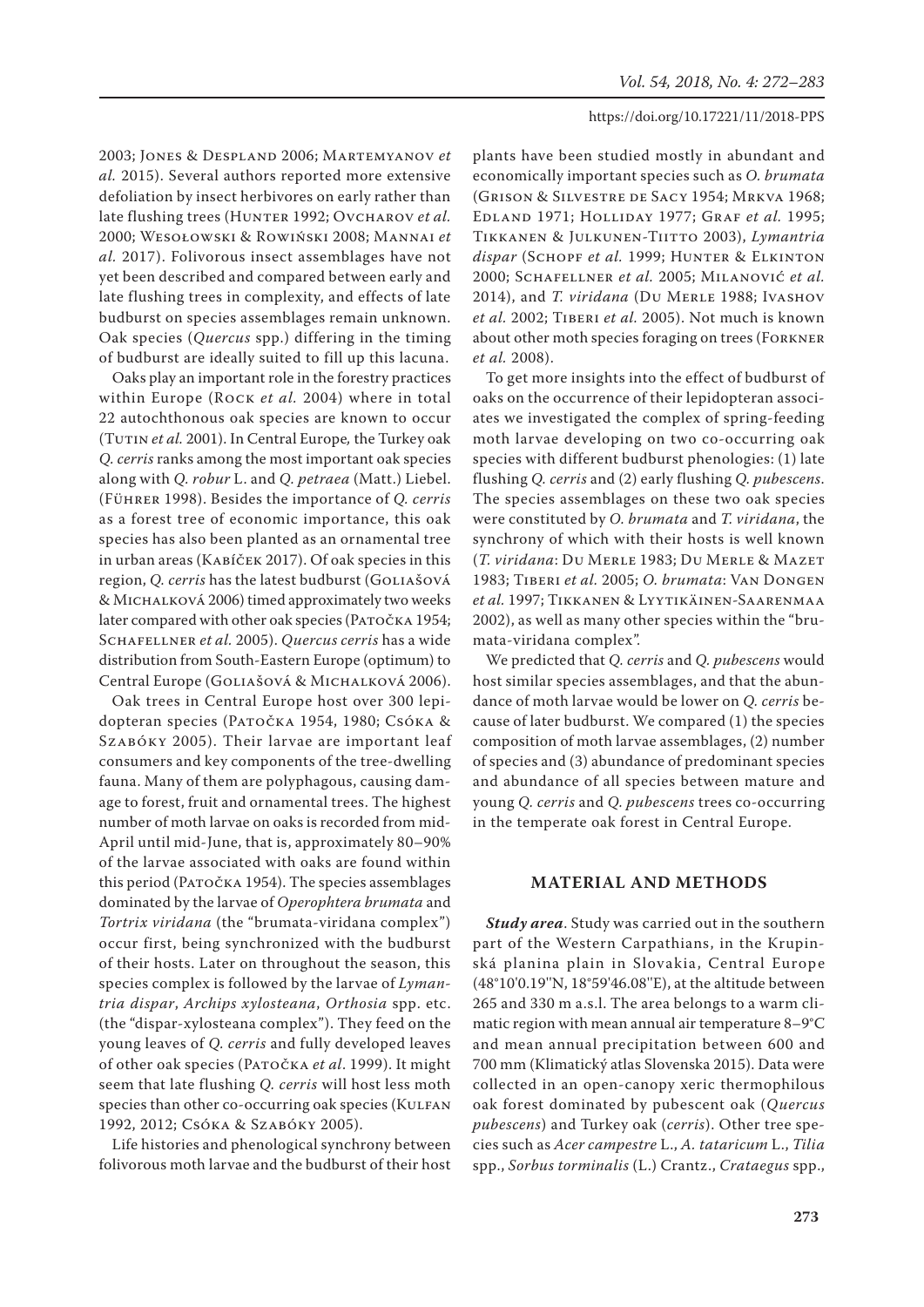*Carpinus betulus* L., *Pyrus* spp., and *Ulmus* spp. were infrequent and less abundant.

*Collecting moth larvae*. Moth larvae were collected from *Q*. *cerris* and *Q*. *pubescens* trees during the first week of May 2015 and May 2016. They were obtained from oak branches (up to 3 m from the ground level in the case of mature trees and up to 2 m in the case of young trees) using beating trays with a diameter of 1.0 m (Basset *et al.* 1997). The larvae collected from three branches of one mature tree or from two branches from one young tree represented one sample. The samples were obtained from a total of 34 mature trees of each oak species in the first year, and from a total of 30 young trees (up to 2 m high) of each oak species growing solely in the forest understorey in the second year. Collected larvae were preserved in 75% ethanol and determined in the laboratory according to Patočka (1954, 1980), Wagner (2005), and Rennwald and Rodeland (2013). Moth assemblages on each oak species were characterised by the species richness, abundance, and dominance of abundance of recorded species. The larvae of *A*. *marginaria* and *A*. *aurantiaria*, which are difficult to distinguish by external characters (sibling species), were considered as a single taxon *Agriopis* spp. The nomenclature of the species follows Pastorális *et al.* (2013).

*Data analysis*. The number of species and abundance of moth larvae were analysed using one-way analysis of deviance (ANODEV) models separately for mature and young *Q. cerris* and *Q. pubescens*. The negative binomial and Poisson error distributions with log-link were used to test the effect of tree species on the number of moth species and abundance of moth larvae. The number of species models was then verified in the rarefaction analysis using species accumulation curves and by bias-corrected abundance-based Chao index estimations of the lower bounds for the total number of species (Chiu *et al.* 2014). The rarefaction was based on Hurlbert's formulation (HURLBERT 1971) with standard errors calculated according to Heck *et al.* (1975). The effects of the ANODEV models were tested using the PIT-trap resampling method (WARTON et al. 2017).

The effect of mature and young trees of both *Quercus* species on the composition of species assemblages was tested by the permutational multivariate analysis of variance (perMANOVA; ANDERSON 2001). The species abundance data were  $log(x + 1)$ transformed and the Bray-Curtis dissimilarity index (BRAY & CURTIS 1957) was used in the perMANOVA. The tests were done using unrestricted permutation

**274**

of residuals. Results of the perMANOVA models were presented using the nonmetric multidimensional scaling ordination method (NMDS; KRUSKAL 1964). The NMDS was run by the wrapper function meta-MDS in the vegan package (Oksanen *et al.* 2017). The NMDS ordinations were extended using the indicator species analysis, and abundant species in assemblages were tested using the IndVal function (Dufrêne & Legendre 1997). The results of the indicator species analysis were adjusted for multiple testing using Holm's family-wise error rate method (Holm 1979).

The significance level of 0.05 was used. Statistical analyses and graphical outputs were made in R (R Core Team 2016) using the packages boot (CANTY & Ripley 2016), indicspecies (De Cáceres & Legen-DRE 2009), mvabund (WANG et al. 2017), and vegan (Oksanen *et al.* 2017).

# **Results**

*Quercus cerris* and *Q. pubescens* yielded in total 10 601 individuals of moth larvae of 53 species (Table 1). A total of 2 559 larvae and 40 species were recorded on *Q. cerris*, and a total of 8 042 larvae and 47 species were obtained from *Q. pubescens* (Table 1). As many as 35 species (66% of the recorded species), including all abundant species, occurred on both oak species. Species found on a single oak species were not abundant  $(D < 1.0\%)$  (Table 1).

The composition of larval assemblages differed between *Q. cerris* and *Q. pubescens* in both mature (pseudo-*F* = 18.848, *P* = 0.0001; Figure 1A) and young trees (pseudo-*F* = 4.451, *P* < 0.0001; Figure 1B). Also, a comparison of assemblages using the quantitative and qualitative Sørensen indices (SI) calculated from the four pooled datasets (mature *Q. cerris* vs*.* mature *Q. pubescenss*, young *Q. cerris* vs. young *Q. pubescens*) reflected differences between assemblages. Both similarity indices between the corresponding assemblages on *Q. cerris* and *Q. pubescens* varied from low to medium values  $(SI = 0.44 - 0.76)$ .

The number of species was significantly lower in samples from *Q. cerris* than from *Q. pubescens* on both mature ( $P < 0.0001$ ) and young trees ( $P < 0.001$ ) (Figure 2). However, when considering the same number of larvae in the rarefaction analysis (Figure 3), the rarefied number of species was higher on mature *Q. cerris* than on mature *Q. pubescens*, although this was negligible  $(P > 0.05)$ . The estimation for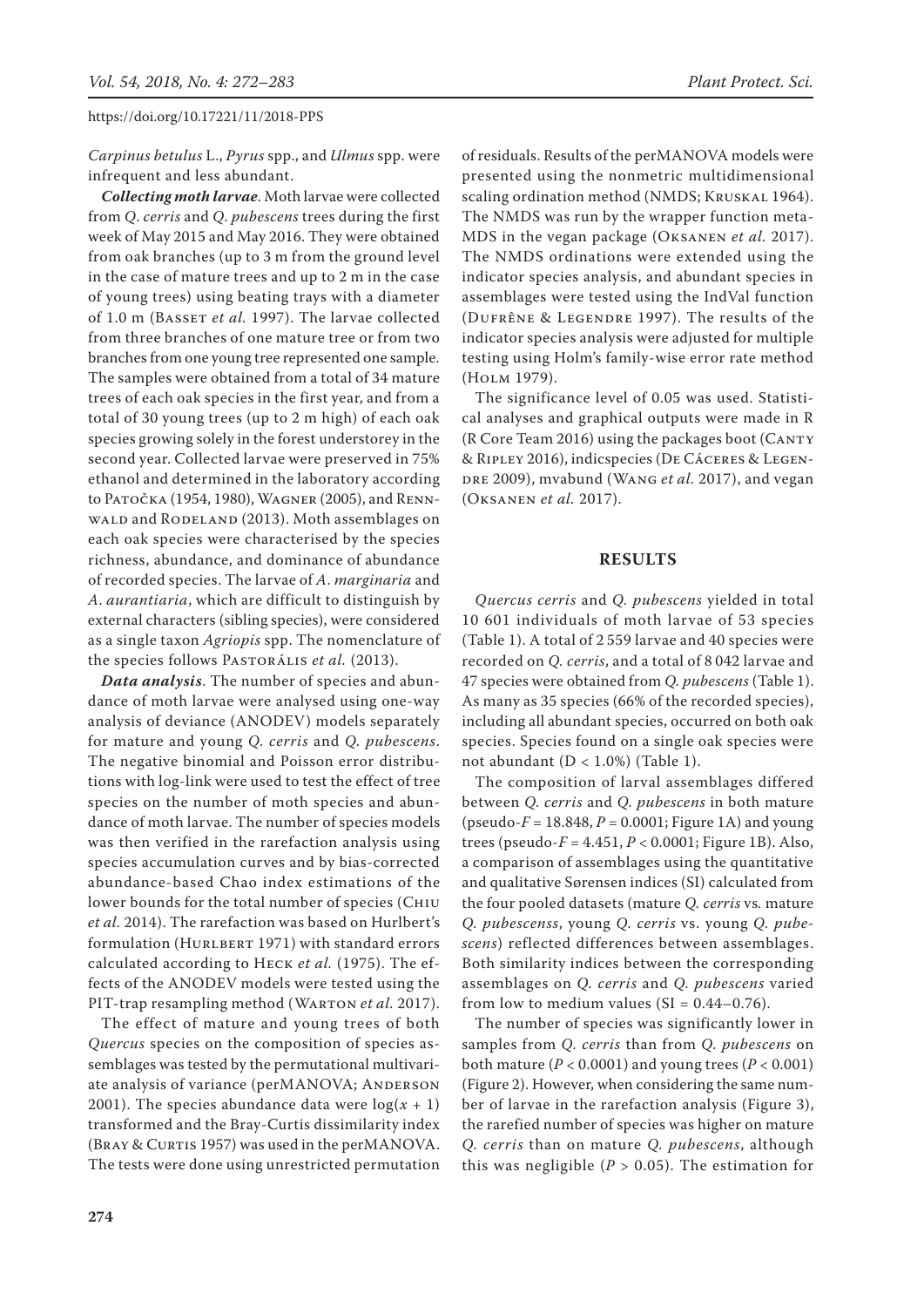Table 1. Dominance of abundance (%) of moth species on mature and young *Quercus cerris* (Qc) and *Quercus pubescens* (Qp) in the temperate forest in Central Europe. Dominant species (dominance > 5.0%) are highlighted

| Species                                                                                   | Mature Qc        | Mature Qp        | Young Qc         | Young Qp         |
|-------------------------------------------------------------------------------------------|------------------|------------------|------------------|------------------|
| Psychidae                                                                                 |                  |                  |                  |                  |
| Psychidae 1                                                                               | $<1.0\,$         | $\mathbf{0}$     | $\boldsymbol{0}$ | $\mathbf{0}$     |
| Psychidae 2                                                                               | $<1.0\,$         | $\boldsymbol{0}$ | 0                | $\mathbf{0}$     |
| Ypsolophidae                                                                              |                  |                  |                  |                  |
| Ypsolopha asperella (Linnaeus, 1761)                                                      | $<1.0\,$         | < 1.0            | $\mathbf{0}$     | $\boldsymbol{0}$ |
| Ypsolopha lucella (Fabricius, 1775)                                                       | < 1.0            | $<1.0\,$         | $\boldsymbol{0}$ | $<1.0$           |
| Ypsolopha alpella (Denis et Schiffermüller, 1775)                                         | $<1.0$           | < 1.0            | < 1.0            | $<1.0$           |
| Ypsolopha sylvella (Linnaeus, 1767)                                                       | $<1.0\,$         | $\mathbf{0}$     | $\boldsymbol{0}$ | $\mathbf{0}$     |
| Ypsolopha ustella (Clerck, 1759)                                                          | $<1.0\,$         | $<1.0\,$         | 0                | $\mathbf{0}$     |
| Chimabachidae                                                                             |                  |                  |                  |                  |
| Dasystoma salicella (Hübner, 1796)                                                        | $\boldsymbol{0}$ | $<1.0\,$         | $\boldsymbol{0}$ | $\boldsymbol{0}$ |
| Gelechiidae                                                                               |                  |                  |                  |                  |
| Psoricoptela gibbosella (Zeller, 1839)                                                    | < 1.0            | < 1.0            | $\mathbf{0}$     | $\boldsymbol{0}$ |
| Anacampsis timidella (Wocke, 1887)                                                        | $\boldsymbol{0}$ | $\boldsymbol{0}$ | $\boldsymbol{0}$ | < 1.0            |
| Tortricidae                                                                               |                  |                  |                  |                  |
| Tortrix viridana (Linnaeus, 1758)                                                         | $<1.0\,$         | 2.63             | 2.48             | 6.38             |
| Aleimma loeflingiana (Linnaeus, 1758)                                                     | $\mathbf{0}$     | $<1.0\,$         | $<1.0\,$         | 1.65             |
| Tortricodes alternella (Denis et Schiffermüller, 1775)                                    | $<1.0$           | < 1.0            | $<1.0$           | $\mathbf{0}$     |
| Eudemis profundana (Denis et Schiffermüller, 1775)                                        | $\boldsymbol{0}$ | $<1.0\,$         | $\boldsymbol{0}$ | $\mathbf{0}$     |
| Zeiraphera isertana (Fabricius, 1794)                                                     | $<1.0$           | $<1.0\,$         | $\mathbf{0}$     | $<1.0$           |
| Lycaenidae                                                                                |                  |                  |                  |                  |
| Favonius quercus (Linnaeus, 1758)                                                         | 0                | $<1,\!0$         | $\mathbf{0}$     | $\mathbf{0}$     |
| Satyrium ilicis (Esper, 1779)                                                             | $\mathbf{0}$     | $\boldsymbol{0}$ | $\mathbf{0}$     | $<1.0\,$         |
| Pyralidae                                                                                 |                  |                  |                  |                  |
| Phycita roborella (Denis et Schiffermüller, 1775)                                         | $<1.0\,$         | $<1.0\,$         | $\boldsymbol{0}$ | $<1.0\,$         |
| Drepanidae                                                                                |                  |                  |                  |                  |
| Cymatophorina diluta (Denis et Schiffermüller, 1775)                                      | $<1.0\,$         | $<1.0\,$         | $\mathbf{0}$     | $<1.0\,$         |
| Polyploca ridens (Fabricius, 1787)                                                        | $<1.0$           | $<1.0$           | $<1.0\,$         | $\boldsymbol{0}$ |
| Asphalia ruficollis (Fabricius, 1787)                                                     | $<1.0\,$         | $<1.0\,$         | $<1.0\,$         | $<1.0\,$         |
| Geometridae                                                                               |                  |                  |                  |                  |
| Alsophila aescularia (Denis et Schiffermüller, 1775)                                      | < 1.0            | $<1.0$           | $\boldsymbol{0}$ | < 1.0            |
| Alsophila aceraria (Denis et Schiffermüller, 1775)                                        | $\boldsymbol{0}$ | $<1.0\,$         | $<1.0\,$         | $<1.0\,$         |
| Apocheima hispidaria (Denis et Schiffermüller, 1775)                                      | 4.29             | 1.61             | 1.86             | < 1.0            |
| Phigalia pilosaria (Denis et Schiffermüller, 1775)                                        | < 1.0            | $<1.0\,$         | 0                | 0                |
| Lycia pomonaria (Hübner, 1790)                                                            | < 1.0            | $<1.0$           | $\boldsymbol{0}$ | 0                |
| Biston strataria (Hufnagel, 1767)                                                         | $\boldsymbol{0}$ | $<1.0\,$         | $\boldsymbol{0}$ | $\boldsymbol{0}$ |
| Agriopis leucophaearia (Denis et Schiffermüller, 1775)                                    | 83.00            | 79.10            | 81.57            | 68.48            |
| Agriopis bajaria (Denis et Schiffermüller, 1775)                                          | $\boldsymbol{0}$ | $\mathbf{0}$     | $\boldsymbol{0}$ | $<1.0$           |
| Agriopis spp. = A. aurantiaria (Hübner, 1799) +<br>A. <i>marginaria</i> (Fabricius, 1776) | 2.70             | 1.60             | 1.66             | 2.13             |
| Erannis defoliaria (Clerck, 1759)                                                         | 1.16             | 1.38             | 1.04             | 1.06             |
| Colotois pennaria (Linnaeus, 1761)                                                        | $<1.0\,$         | $\boldsymbol{0}$ | 0                | $\boldsymbol{0}$ |
| Chloroclysta siterata (Hufnagel, 1767)                                                    | $\boldsymbol{0}$ | $<1.0\,$         | 0                | 0                |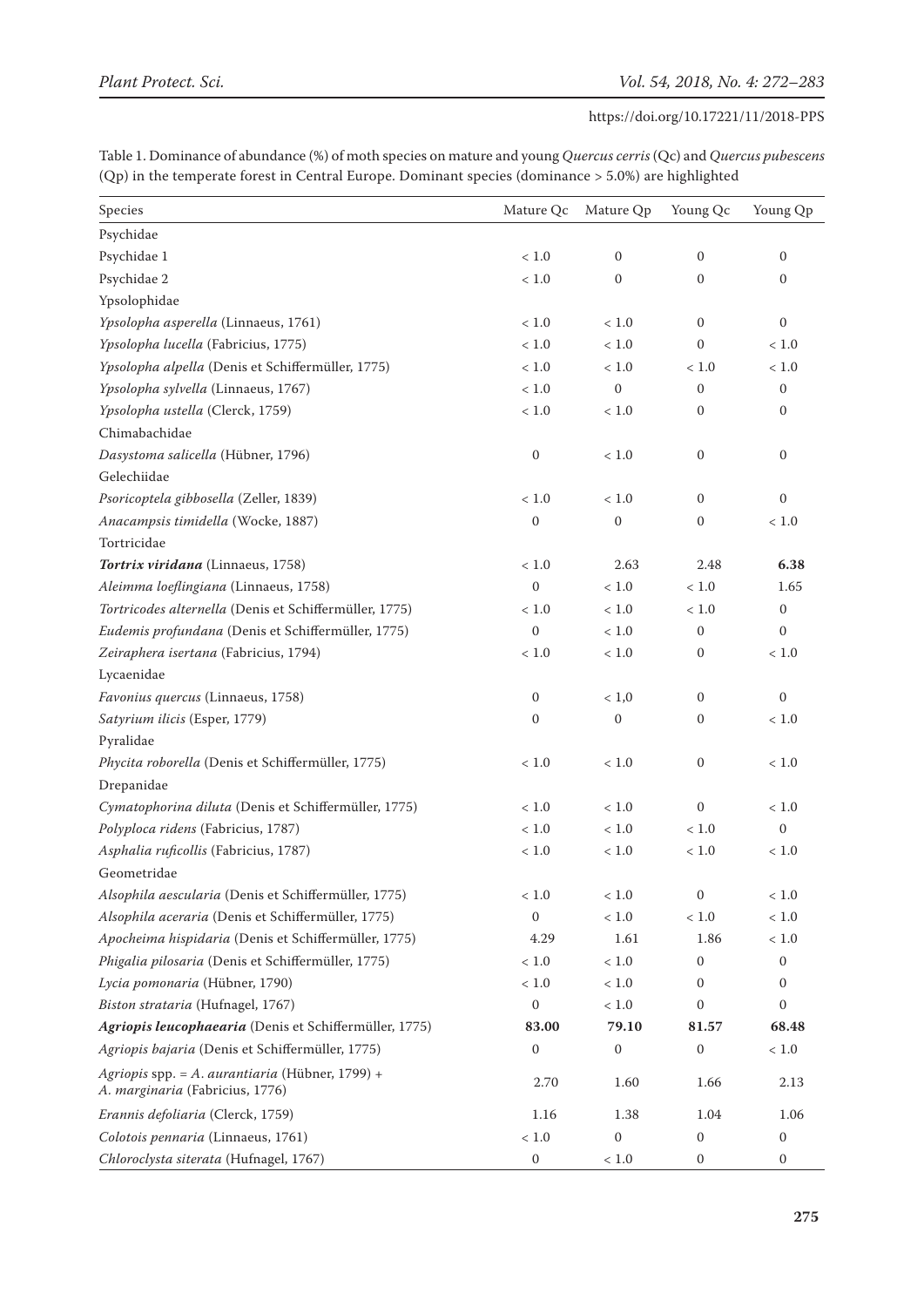Table 1 to be continued

| Species                                            | Mature Qc    | Mature Qp    | Young Qc         | Young Qp     |
|----------------------------------------------------|--------------|--------------|------------------|--------------|
| Operophtera brumata (Linnaeus, 1758)               | 3.08         | 10.17        | 5.18             | 12.28        |
| Erebidae                                           |              |              |                  |              |
| Lymantria dispar (Linnaeus, 1758)                  | < 1.0        | < 1.0        | < 1.0            | < 1.0        |
| Ocneria rubea (Denis et Schiffermüller, 1775)      | $\mathbf{0}$ | $\mathbf{0}$ | $\mathbf{0}$     | < 1.0        |
| Eilema complana (Linnaeus, 1758)                   | $\mathbf{0}$ | < 1.0        | $\mathbf{0}$     | $\Omega$     |
| Callimorpha dominula (Linnaeus, 1758)              | $\mathbf{0}$ | $\mathbf{0}$ | < 1.0            | $\mathbf{0}$ |
| Catocala nymphagoga (Esper, 1787)                  | 1.35         | < 1.0        | $<1.0\,$         | $<1.0$       |
| Noctuidae                                          |              |              |                  |              |
| Asteroscopus sphinx (Hufnagel, 1766)               | $\mathbf{0}$ | < 1.0        | < 1.0            | < 1.0        |
| Conistra vaccinii (Linnaeus, 1761)                 | $\mathbf{0}$ | $<1.0$       | 1.04             | $<1.0$       |
| Jodia croceago (Denis et Schiffermüller, 1775)     | $\mathbf{0}$ | $\mathbf{0}$ | $\mathbf{0}$     | < 1.0        |
| Dicycla oo (Linnaeus, 1758)                        | $\mathbf{0}$ | < 1.0        | $<1.0$           | $<1.0$       |
| Rileyiana fovea (Treitschke, 1825)                 | $\mathbf{0}$ | < 1.0        | $\mathbf{0}$     | $\mathbf{0}$ |
| Scotochrosta pulla (Denis et Schiffermüller, 1775) | $\mathbf{0}$ | < 1.0        | $\Omega$         | $\mathbf{0}$ |
| Dryobotodes eremita (Fabricius, 1775)              | $<1.0$       | $<1.0$       | $<1.0\,$         | $<1.0$       |
| Dryobotodes monochroma (Esper, 1790)               | $<1.0$       | $\mathbf{0}$ | < 1.0            | $\mathbf{0}$ |
| Orthosia incerta (Hufnagel, 1766)                  | $<1.0$       | $<1.0$       | $\mathbf{0}$     | $<1.0$       |
| Orthosia miniosa (Denis et Schiffermüller, 1775)   | $<1.0$       | $<1.0$       | $\mathbf{0}$     | $<1.0$       |
| Orthosia cerasi (Fabricius, 1775)                  | < 1.0        | $<1.0$       | < 1.0            | $<1.0$       |
| Orthosia cruda (Denis et Schiffermüller, 1775)     | $<1.0\,$     | $<1.0\,$     | $\boldsymbol{0}$ | $<1.0\,$     |
| Anorthoa munda (Denis et Schiffermüller, 1775)     | $<1.0$       | $<1.0$       | $\Omega$         | $<1.0$       |
| Number of individuals                              | 2076         | 7195         | 483              | 847          |
| Number of species                                  | 34           | 42           | 22               | 32           |

2000 larvae, for example, predicted the occurrence of 32.6 ± 0.7 species on mature *Q. cerris* and 30.5 ± 2.2 species on mature *Q. pubescens* (Figure 3A). The Chao index estimated the occurrence of  $49.5 \pm 12.8$ species on mature *Q. cerris* and 48.0 ± 6.6 species on mature *Q. pubescens.* In the case of young trees, the estimations for e.g. 450 individuals gave fewer species on *Q. cerris* (20.6 ± 0.6 species) than on *Q. pubescens* (25.3 ± 1.8 species) (Figure 3B), and the Chao index, in agreement, predicted much fewer



Figure 1. Nonmetric multidimensional scaling of species assemblages on mature (**A**) and young (**B**) *Quercus cerris* and *Quercus pubescens* in the temperate forest in Central Europe

The Bray-Curtis dissimilarity index was used as a measure contrasting species assemblages; stress values of the ordination configuration in the two dimensions were 0.13 in mature and 0.14 in young trees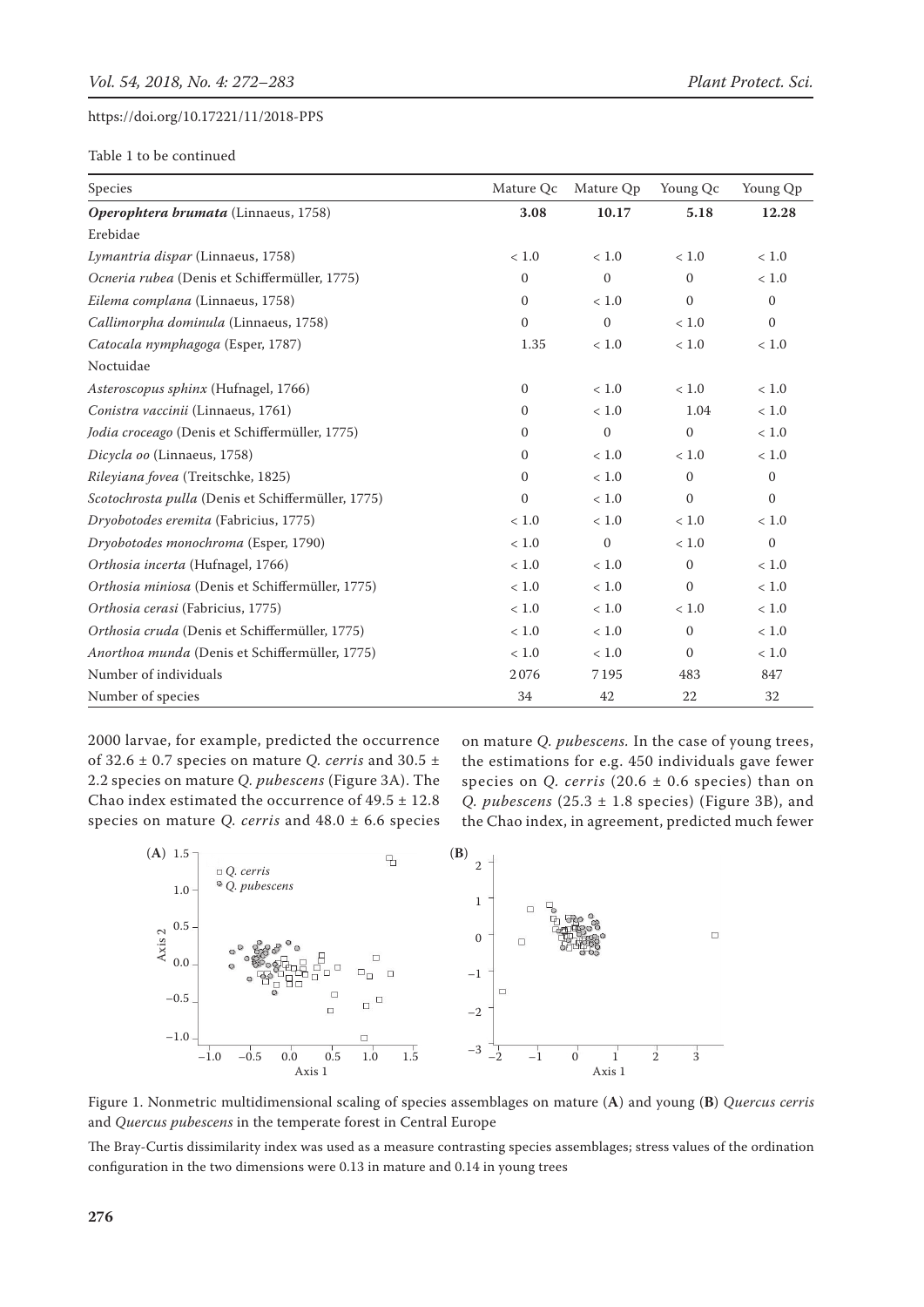

Figure 2. Number of moth species in samples from mature (**A**) and young (**B**) *Quercus cerris* and *Quercus pubescens*  trees in the temperate forest in Central Europe

Horizontal lines denote the mean, bars denote the 95% confidence intervals

species on young *Q. cerris* (23.1 ± 2.5) than on young *Q. pubescens* (38.2 ± 6.4 species).

The larvae of *A. leucophaearia*, *O. brumata* and *T. viridana* constituted more than 85% of the larvae recorded on each oak species and in each age category (Table 1). The larvae of *A. leucophaearia* dominated considerably (dominance between 68 and 83%; Table 1) and consistently on both young and mature trees of both oak species, whereas *O. brumata* dominated (dominance > 5.0%) all assemblages except for the assemblage hosted by mature *Q. cerris*. *Tortrix viridana* dominated only on young *Q. pubescens* (Table 1). of each outline is a species on young<br>
Figure 2. Number<br>
Figure 2. Number<br>
trees in the temper<br>
Horizontal lines de<br>
species on young<br>
Q. *pubescens* (38<br>
The larvae of .<br>
T. *viridana* cons<br>
vae recorded on<br>
category (Tab

On mature trees, the abundance of *A. leucophaearia* was 3.3, of *O. brumata* 11.4, and of *T. viridana* 21.0 times lower on *Q. cerris* than on *Q. pubescens* 

(all three species,  $P < 0.0001$ ). On young trees, the abundance of *A. leucophaearia* was 1.5, abundance of *O. brumata* 4.2 and abundance of *T. viridana* 4.5 times lower on *Q. cerris*. These differences were significant (*P* < 0.0001) except for the case of *A. leucophaearia*  $(P = 0.129)$ .

The total number of moth larvae in assemblages was approximately 3.5 times lower on mature (*P* < 0.0001) and almost twice lower on young *Q*. *cerris*  $(P = 0.013)$  in comparison with the corresponding numbers on *Q. pubescens* (Figure 4).

Five indicator species specialised on certain hosts were documented. The larvae of *Catocala nymphagoga* showed affinity (IndVal =  $0.45$ ,  $P = 0.0001$ ) to mature *Q. cerris*, and none of the species preferred young *Q. cerris*. The larvae of *A. leucophaearia* (In-



Figure 3. Expected species richness in relation to the number of collected moth larvae – rarefied number of moth species on mature (**A**) and young (**B**) *Quercus cerris* and *Quercus pubescens* trees in the temperate forest in Central Europe The larvae were obtained from a total of 102 branches of 34 mature trees and from a total of 60 branches of 30 young trees of each oak species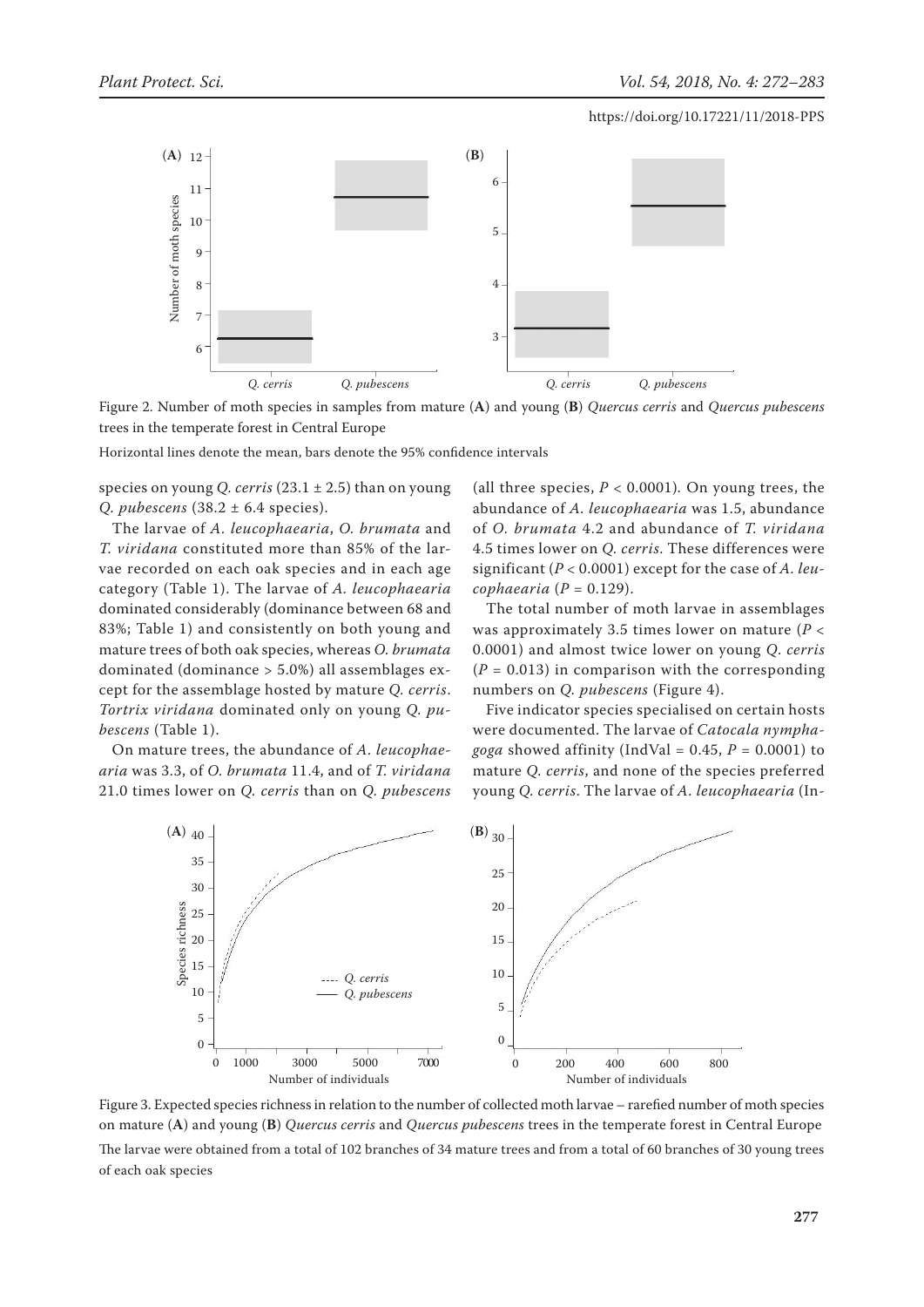

Figure 4. Abundance of moth larvae on mature (**A**) and young (**B**) *Quercus cerris* and *Quercus pubescens* trees in the temperate forest in Central Europe

dVal = 0.77, *P* = 0.0001), *E. defoliaria* (IndVal = 0.73,  $P = 0.0001$ ) and *T. viridana* (IndVal = 0.84, *P* = 0.0001) preferred mature *Q. pubescens*, while those of *O. brumata* showed affinity to both mature (IndVal = 0.89, *P* = 0.0001) and young *Q. pubescens*  $(IndVal = 0.70, P = 0.0001).$ 

# **Discussion**

Our data suggest species-rich ephemeral assemblages of moth larvae of the "brumata-viridana complex" on both early flushing *Q. pubescens* and late flushing *Q. cerris*. All moth species found on *Q. cerris* and *Q. pubescens* are known to develop on oaks (Csóka & Szabóky 2005; Patočka & Kulfan 2009). The recorded larval assemblages included characteristic species of the "brumata-viridana complex" (PATOČKA *et al.* 1999). Besides the well-known pests such as *O. brumata* and *T. viridana* also other accompanying species can contribute significantly to the defoliation of host trees (PATOČKA 1954; SCHWENKE 1978; Patočka *et al.* 1999).

The same abundant species were present in all assemblages. However, similarity between the larval assemblages on *Q. cerris* and *Q. pubescens* was relatively low, reflecting differences in assemblage composition (especially in the presence/absence of not abundant species and abundance of species).

The lower number of larvae on *Q. cerris* than on *Q. pubescens* obtained by the same sampling effort (from the same number of sample branches) reflected the lower number of moth species. This may explain the lower number of moth species on late flushing

*Q. cerris* compared with early flushing oaks also mentioned in other studies (e.g. KULFAN 1992, 2012; Csóka & Szabóky 2005). Our results suggest that the same number of larvae on mature oak trees of both species provides a similar number of species.

The most important results of our study relate to the lower number of all moth larvae in assemblages and the lower abundance of dominant species (*A. leucophaearia*, *O. brumata*, and *T. viridana*) on *Q. cerris* than on *Q. pubescens*. This suggests a similar response of the species of the "brumata-viridana complex" to asynchrony between the hatching of larvae and the budburst of *Q. cerris* trees.

The females of *O. brumata* and *T. viridana* do not prefer any host tree for oviposition (Grison & Silvestre de Sacy 1954; Graf *et al.* 1995; Tiberi *et al.* 2005). Therefore, *Q. cerris* and *Q. pubescens* trees co-occurring in a forest may have an equal chance to be infested by these moth species and, possibly, by other species within the "brumata-viridana complex". Besides the density and distribution of eggs, the occurrence of moth larvae in forest canopies strongly depends on their dispersal ability and mortality (HOLLIDAY 1977; TIBERI *et al.* 2005). When the larvae of the "brumata-viridana complex" are hatching, conditions in the crowns of *Q. cerris* differ from those in the crowns of *Q. pubescens*. As the buds of *Q. cerris* are still closed, there is no food available for moth larvae. The neonate larvae of *O. brumata* and *T. viridana* and many other species also require opening buds as a shelter (Patočka 1954; Schwenke 1978; Tiberi *et al.* 2005). When present on *Q. cerris* with the late budburst, young larvae cannot find any food and shelter (Zalucki *et al.* 2002). Moreover,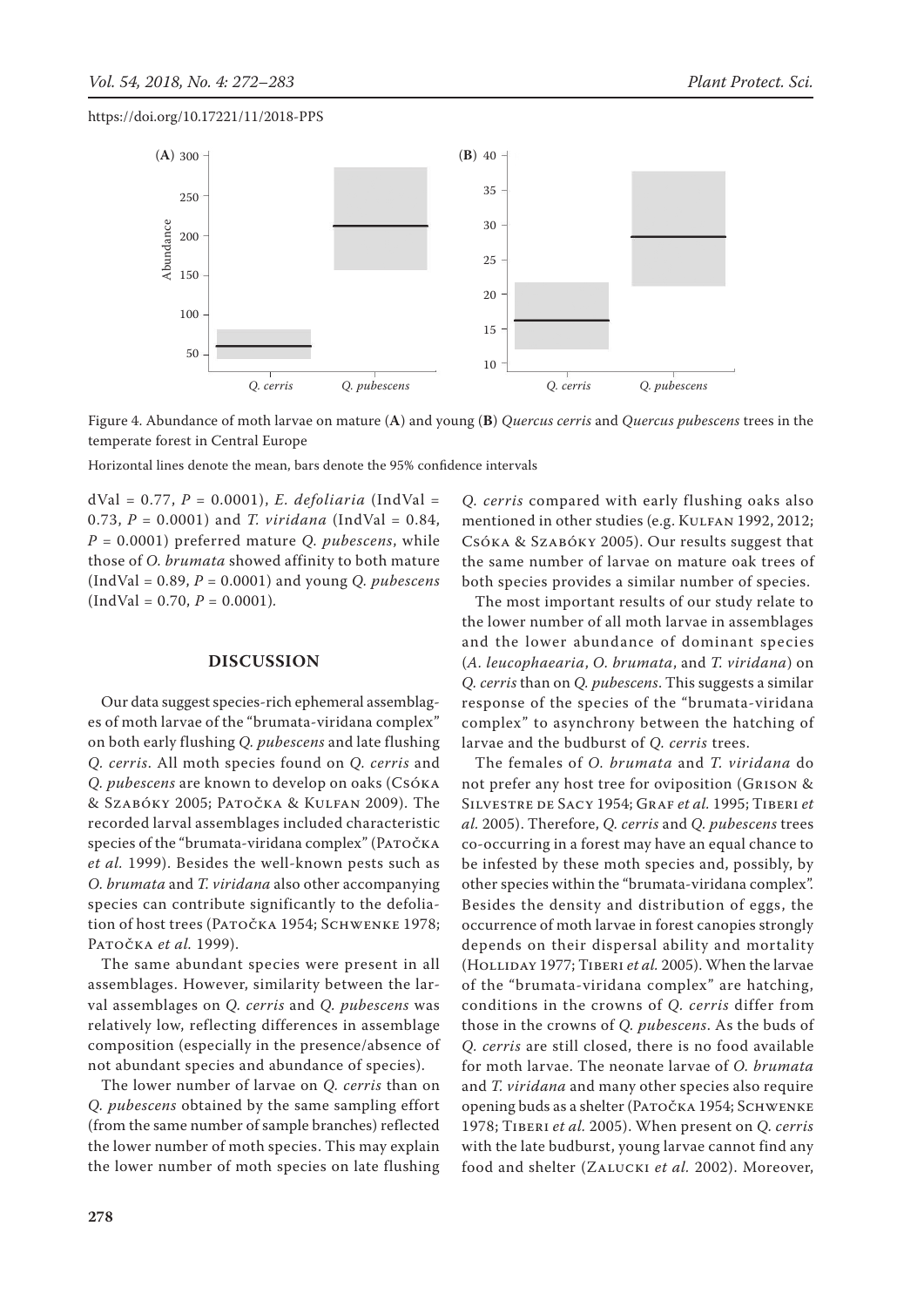compared with *Q. pubescens,* the larvae on the nude branches of *Q. cerris* are more exposed to biotic (natural enemies) and abiotic factors (temperature fluctuation, UVB and infrared radiation, rain, etc.) (cf. Damman 1987; Kamata & Igarashi 1994; Buck & Callaghan 1999; Zalucki *et al.* 2002; PINCEBOURDE *et al.* 2007; ABARCA *et al.* 2014) which may affect their occurrence on trees.

Starving young moth larvae die or disperse to find appropriate food. They can balloon on wind currents (Edland 1971; Holliday 1977; Schwenke 1978) or they can lower down the tree (Mrkva 1968). The rate of dispersal depends on the ability of larvae to withstand starvation. For example, while young larvae of *O. brumata* can live without feeding up to 4–5 days only (Cuming 1961; Wint 1983), those of *T. viridana* can withstand starvation up to 12 days (HUNTER 1990). The larvae of the latter species are then less inclined to disperse (MRKVA 1968; HUNTER 1990). In temperate oak forests, *Q. cerris* can be colonised by the larvae dispersing from *Q. pubescens*, when open buds or leaves are available. As our results suggest, the dispersal of *O. brumata* from *Q. pubescens* to *Q. cerris* trees can be more pronounced than that of *T*. *viridana*.

The intraspecific variation in the date of larval hatching and the budburst of the hosts causes that some larvae of the same population can find appropriate food resources while the other larvae cannot detect them (Du Merle 1988; Tikkanen & Julkunen-TIITTO 2003). In the case of *Q. cerris* with the late budburst, the moth larvae which hatched later may take advantage over those hatched sooner.

Global climate change influences the phenology of both insect herbivores and their hosts but not at the same rates. This may lead to asynchrony between the phenology of moths and their hosts, resulting in only slight damage to foliage (VAN ASCH & VISSER 2007). According to van Asch et al. (2007), over the last two decades, the egg hatching date of *O. brumata* advanced more than the date of *Q. robur* budburst. Such observations suggest that a relatively narrow time span between the hatching of this moth and the flushing of *Q. cerris* trees gets wider.

According to the theory of adaptive deme formation (EDMUNDS & ALSTAD 1978; VAN DONGEN *et al.* 1997), some populations of herbivorous Lepidoptera have adapted genetically to an individual host tree and the phenology of its budburst (Tikkanen & Lyytikäinen-Saarenmaa 2002; van Asch *et al.* 2013). In forests, where trees of different species often grow relatively close to each other, moth adults and larvae

can migrate among them. Therefore, the hybridisation of individuals developing on different trees acts against the establishment of specialised populations adapted to the phenology of individual trees or tree species (TIKKANEN & JULKUNEN-TIITTO 2003). The presence of early flushing *Q. pubescens* or other tree species with early budburst in the stands of *Q. cerris* may prevent or eliminate the occurrence of specific moth populations adapted to late flushing trees.

The geometrid *A. leucophaearia* was the most abundant species which consistently prevailed on both oak species irrespective of the age of infested oak trees. Its larvae feed on broadleaved trees preferring *Quercus* spp. (Patočka 1954; Ebert *et al.* 2003; Patočka & Kulfan 2009). In Central Europe they hatch over a longer time period than those of *O. brumata*, hence, different instars co-occur at the same time (J. KULFAN, personal observation). The larvae which hatch later can then find open buds of *Q. cerris* trees with ease. This could explain the relatively high abundance of this species even on *Q. cerris*. The high abundance of *A. leucophaearia* suggests the economic importance of this previously overlooked pest of oak trees, the larvae of which can be misidentified with those of *O. brumata*. At the present moment we do not know much about the phenological synchrony of *A. leucophaearia* with its hosts. We suppose that this species should be paid greater attention from a forestry point of view because it can cause severe defoliation in oak forests.

*Catocala nymphagoga* was considered the only indicator species on mature *Q. cerris.* This thermophilous species is abundant in the Mediterranean and Submediterranean oak forests (GOATER et al. 2003) but also occurs in the temperate forests of Central Europe (Patočka 1954; Nowacki *et al.* 2003; Macek *et al.* 2008; Nowacki & Wasąla 2008). It is a southern species, the life cycle and phenology of which could differ between Central and southern Europe. Hence, *Q. cerris* with late budburst could be more appropriate for the larvae of *C*. *nymphagoga* feeding on various oak species within Europe (AHOLA & Silvonen 2005; Csóka & Szabóky 2005; Patočka & Kulfan 2009).

Considering the low numbers of moth larvae of the "brumata-viridana complex" on late flushing *Q. cerris* it is evident that the late budburst is among important defence mechanisms of plants against the attack by herbivores (cf. Wesołowski & Rowiński 2008). Knowledge of the phenology of *Q. cerris* and other late flushing tree species can be applied in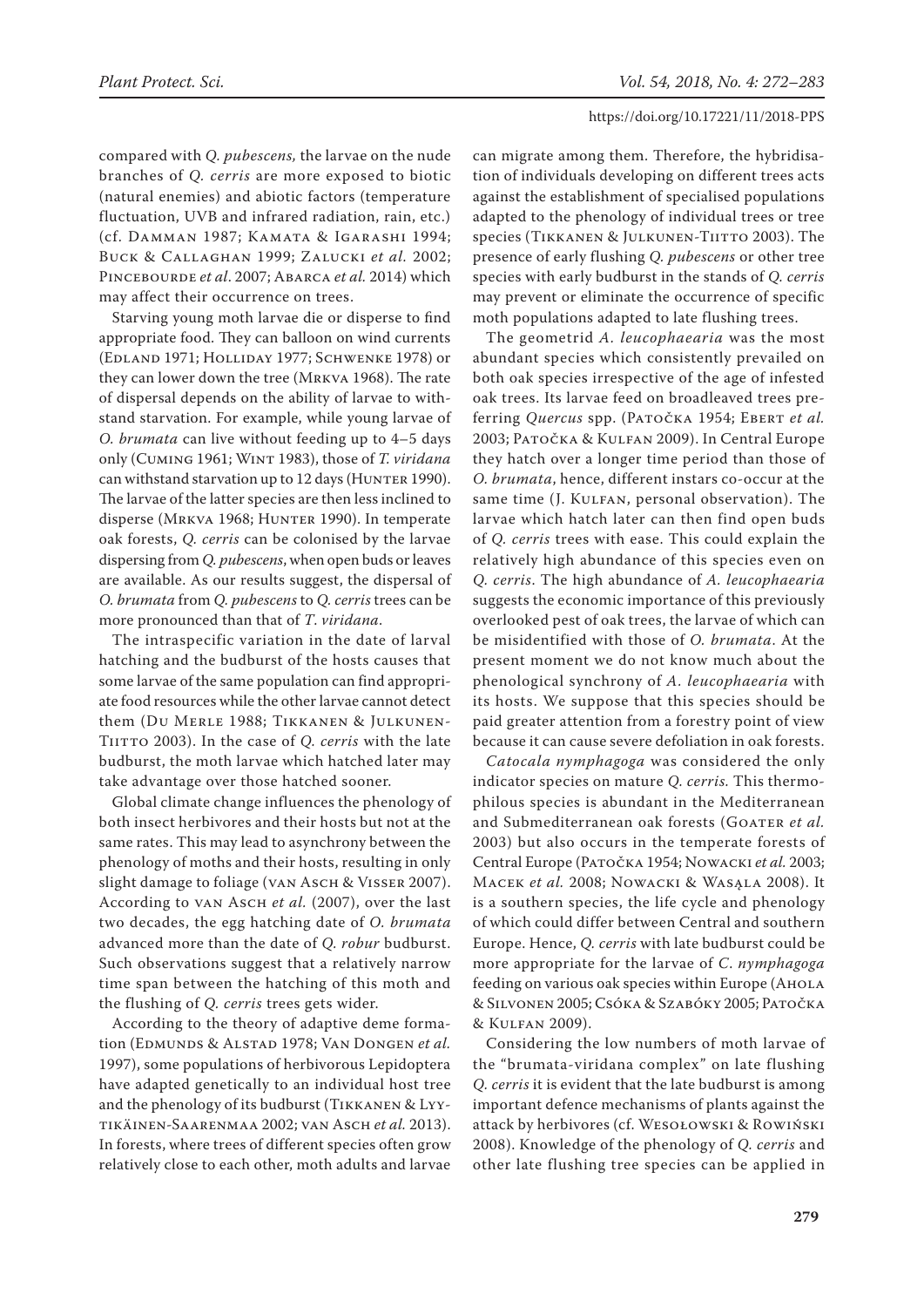silvicultural and horticultural practices aimed to protect and maintain forest, fruit and ornamental tree species. Herein, the emphasis was placed on the moth larvae within the "brumata-viridana complex". The late occurring spring larvae within the "disparxylosteana complex" take advantage of consuming high-quality leaves of late flushing tree species such as *Q. cerris*. *Lymantria dispar*, an important defoliator of oak trees within Europe, can be a good example of such species (cf. Schwenke 1978; Milanović *et al.* 2014). However, in the further future the abundance of this outbreak species could be lowered by the exotic entomopathogenic fungus *Entomophaga maimaiga* (Zúbrik *et al.* 2016).

*Acknowledgements*. The study was conducted at the Institute of Forest Ecology SAS in Zvolen. We thank PETER TUČEK and MILAN MIKUŠ for technical assistance. The staff of the Plášťovce forestry station and private owners supported field studies.

#### **References**

- Abarca M., Boege K., Zaldívar-Riverón A., Giray T. (2014): Shelter-building behavior and natural history of two pyralid caterpillars feeding on *Piper stipulaceum*. Journal of Insect Science, 14: 39. doi: 10.1093/jis/14.1.39
- Ahola M., Silvonen K. (2005): Pohjoisen Euroopan yökkösten toukat. Volume 1. Vaasa, KuvaSeppälä Yhtiöt Oy.
- Anderson M.J. (2001): A new method for non-parametric multivariate analysis of variance. Austral Ecology, 26: 32–46.
- Basset Y., Springate N.D., Aberlenc H.P., Delvare G. (1997): A review of methods for sampling arthropods in tree canopies. In: Stork N.E., Adis J., Didham R.K. (eds): Canopy Arthropods. London, Chapman & Hall: 27–52.
- Bray J.R., Curtis J.T. (1957): An ordination of the upland forest communities of southern Wisconsin. Ecological Monographs, 27: 325–349.
- Buck N., Callaghan T.V. (1999): The direct and indirect effects of enhanced UV-B on the moth caterpillar *Epirrita autumnata*. Ecological Bulletins, 47: 68–76.
- Canty A., Ripley B. (2016): boot: Bootstrap R (S–Plus) Functions. R package version 1.3-18.
- Chiu C.H., Wang Y.T., Walther B.A., Chao A. (2014): An improved nonparametric lower bound of species richness via a modified good-turing frequency formula. Biometrics, 70: 671–682.
- Csóka G., Szabóky C. (2005): Checklist of herbivorous insects of native and exotic oaks in Hungary I. (Lepidoptera). Acta Silvatica et Lignaria Hungarica, 1: 59–72.
- Cuming F.G. (1961): The distribution, life history, and economic importance of the winter moth, *Operophtera brumata* (L.) (Lepidoptera,Geometridae) in Nova Scotia. The Canadian Entomologist, 93: 135–142.
- Damman H. (1987): Leaf quality and enemy avoidance by the larvae of a pyralid moth. Ecology, 68: 88–97.
- De Cáceres M., Legendre P. (2009): Associations between species and groups of sites: indices and statistical inference. Ecology, 90: 3566–3574.
- De Vries H.H., Ens S.H., de Graaf G., Teunissen L., van der Velde R., Vogelaar L., Winterink A., Visser M.E. (2011): Synchronisation of egg hatching of brown hairstreak (*Thecla betulae*) and budburst of blackthorn (*Prunus spinosa*) in a warmer future. Journal of Insect Conservation, 15: 311–319.
- Despland E. (2018): Effects of phenological synchronization on caterpillar early-instar survival under a changing climate. Canadian Journal of Forest Research, 48: 247–254.
- Du Merle P. (1983): Phénologies comparées du chêne pubescent, du chêne vert et de *Tortrix viridana* L. (Lep., Tortricidae). Mise en évidence chez l'insecte de deux populations sympatriques adaptées chacune à l'un des chênes. Acta Oecologica. Oecologia Applicata, 4: 55–74.
- Du Merle P. (1988): Phenological resistance of oaks to the green leafroller, *Tortrix viridiana* (Lepidoptera: Tortricidae). In: Mattson W.J., Levieux J., Bernard-Dagan C. (eds): Mechanisms of Woody Plant Defences against Insects. Berlin-Heidelberg-New York, Springer: 215–226.
- Du Merle P., Mazet R. (1983): Les facteurs de mortalité des oeufs de *Tortrix viridana* L. (Lep., Tortricidae). I. Le complexe des prédateurs (Hym., Formicidae; Derm., Forficulidae; Orth., Phaneropteridae; Neur., Chrysopidae). Agronomie, 3: 239–246.
- Dufrêne M., Legendre P. (1997): Species assemblages and indicator species: the need for a flexible asymmetrical approach. Ecological Monographs, 67: 345–366.
- Ebert G., Steiner A., Trusch R. (2003): Ennominae (Geometridae). In: Ebert G. (ed.): Die Schmetterlinge Baden-Württembergs. Band 9 – Nachtfalter VII. Stuttgart, Ulmer: 294–579.
- Edland T. (1971): Wind dispersal of the winter moth larvae *Operophtera brumata* L. (Lep., Geometridae) and its relevance to control measures. Norsk Entomoligisk Tidsskrift, 18: 103–105.
- Edmunds G.F., Alstad D.N. (1978): Coevolution in insect herbivores and conifers. Science, 199 (4332): 941–945.
- Feeny P.P. (1968): Effect of oak leaf tannins on larval growth of the winter moth *Operophtera brumata*. Journal of Insect Physiology, 14: 805–817.
- Feeny P. (1970): Seasonal changes in oak leaf tannins and nutrients as a cause of spring feeding by winter moth caterpillars. Ecology, 51: 565–581.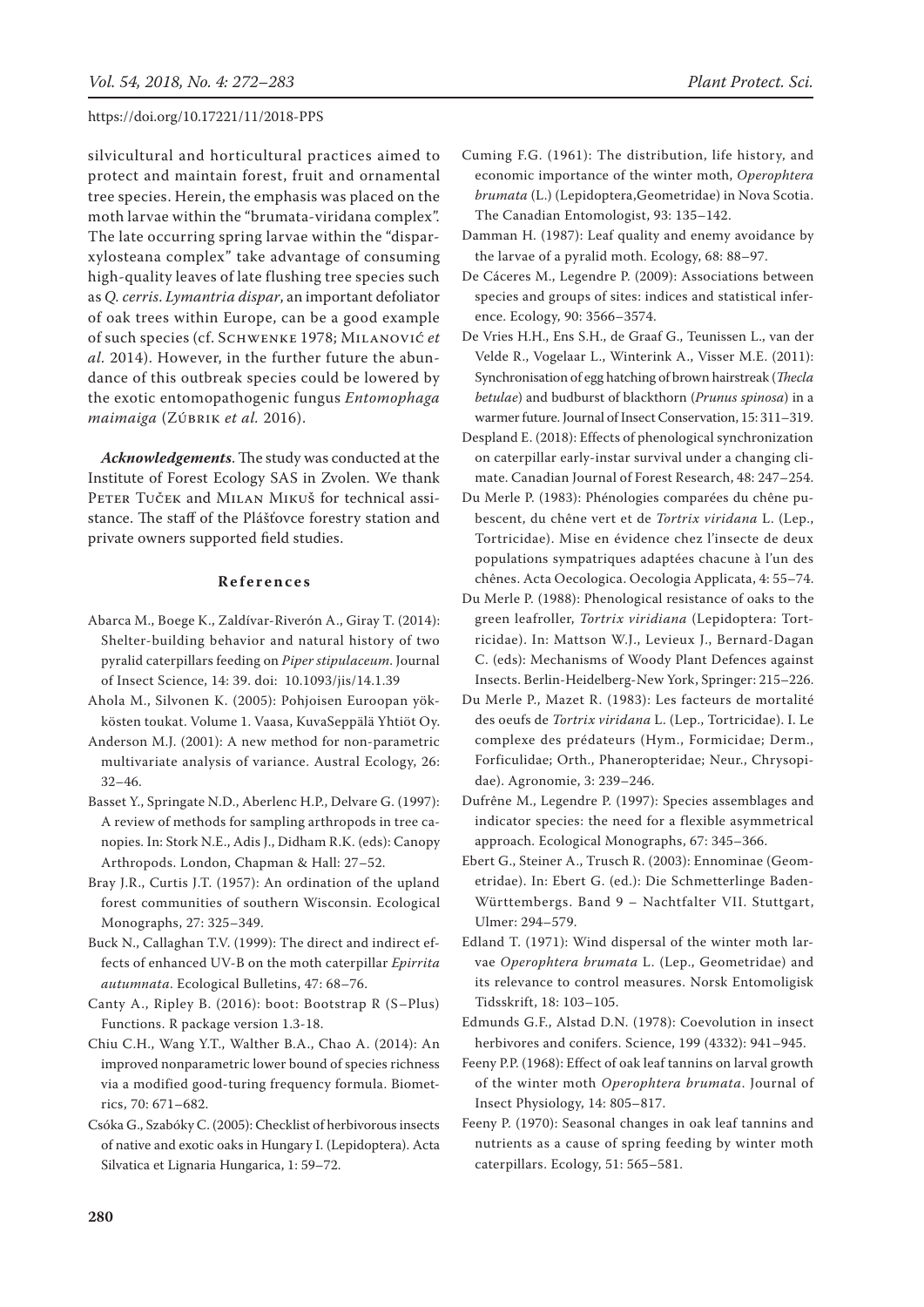- Forkner R.E., Marquis R.J., Lill J.T., Le Corff J. (2008): Timing is everything? Phenological synchrony and population variability in leaf-chewing herbivores of *Quercus*. Ecological Entomology, 33: 276–285.
- Foster J.R., Townsend P.A., Mladenoff D.J. (2013): Mapping asynchrony between gypsy moth egg-hatch and forest leaf-out: Putting the phenological window hypothesis in a spatial context. Forest Ecology and Management, 287: 67–76.
- Führer E. (1998): Oak decline in Central Europe: a synopsis of hypothesis. In: McManus M.L., Liebhold A.M. (eds): Proceedings: Population dynamics, impacts, and integrated management of forest defoliating insects, Aug 18–23, 1996, Banská Štiavnica, Slovakia. Radnor, USDA Forest Service, Northeastern Research Station, General Technical Report NE-247: 7–24.
- Goater B., Ronkay L., Fibiger M. (2003): Noctuidae Europaeae, 10. Catocalinae & Plusiinae. Sorø, Entomological Press.
- Goliašová K., Michalková E. (2006): Flóra Slovenska V/3. Bratislava, VEDA.
- Graf B., Borer F., Höpli H.U., Hohn H., Dorn S. (1995): The winter moth *Operophtera brumata* L. (Lep., Geometridae) on apple and cherry: spatial and temporal aspects of recolonization in autumn. Journal of Applied Entomology, 119: 295–301.
- Grison P., Silvestre de Sacy R. (1954): Déplacement orienté de la femelle de cheimatobie (*Operophtera brumata* L.). Bulletin de la Societé Entomologique de France, 59: 151–154.
- Heck K.L., van Belle G., Simberloff D. (1975): Explicit calculation of the rarefaction diversity measurement and the determination of sufficient sample size. Ecology, 56: 1459–1461.
- Holliday N.J. (1977): Population ecology of winter moth (*Operophtera brumata*) on apple in relation to larval dispersal and time of bud burst. Journal of Applied Ecology, 14: 803–813.
- Holm S. (1979): A simple sequentially rejective multiple test procedure. Scandinavian Journal of Statistics, 6: 65–70.
- Hunter A.F., Elkinton J.S. (2000): Effects of synchrony with host plant on populations of a spring-feeding Lepidopteran. Ecology, 81: 1248–1261.
- Hunter A.F., Lechowicz M.J. (1992): Foliage quality changes during canopy development of some northern hardwood trees. Oecologia, 89: 316–323.
- Hunter M.D. (1990): Differential susceptibility to variable plant phenology and its role in competition between two insect herbivores on oak. Ecological Entomology, 15: 401–408.
- Hunter M.D. (1992): A variable insect-plant interaction: the relationship between tree budburst phenology and popu-

lation levels of insect herbivores among trees. Ecological Entomology, 16: 91–95.

- Hurlbert S.H. (1971): The nonconcept of species diversity: a critique and alternative parameters. Ecology, 52: 577–586.
- Ivashov A.V., Boyko G.E., Simchuk A.P. (2002): The role of host plant phenology in the development of the oak leafroller moth, *Tortrix viridana* L. (Lepidoptera: Tortricidae). Forest Ecology and Management, 157: 7–14.
- Jones B.C., Despland E. (2006): Effects of synchronization with host plant phenology occur early in the larval development of a spring folivore. Canadian Journal of Zoology, 84: 628–633.
- Kabíček J. (2017): Phytoseiid mites on *Quercus cerris* in an urban park. Plant Protection Science, 53: 181–186.
- Kamata N., Igarashi Y. (1994): Influence of rainfall on feeding behavior, growth, and mortality of larvae of the beech caterpillar, *Quadricalcarifera punctatella* (Motschulsky) (Lep. Notodontidae). Journal of Applied Entomology, 118: 347–353.
- Klimatický atlas Slovenska (2015): Climate Atlas of Slovakia. Bratislava, Slovenský hydrometeorologický ústav.
- Kruskal J.B. (1964): Multidimensional scaling by optimizing goodness of fit to a nonmetric hypothesis. Psychometrika, 29: 1–27.
- Kulfan J. (1992): Zur Struktur und Saisondynamik von Raupenzönosen (Lepidoptera) an Eichen. Biologia (Bratislava), 47: 653–661.
- Kulfan M. (2012): Structure of lepidopterocenoses on oaks *Quercus dalechampii* and *Q. cerris* in Central Europe and estimation of the most important species. Munis Entomology & Zoology, 7: 732–741.
- Macek J., Dvořák J., Traxler L., Červenka V. (2008): Motýli a housenky střední Evropy. Noční motýli II. – můrovití. Praha, Academia.
- Mannai Y., Ezzine O., Hausmann A., Nouira S., Jamâa M.L.B. (2017): Budburst phenology and host use by *Operophtera brumata* (Linnaeus, 1758) (Lepidoptera: Geometridae) in three Mediterranean oak species. Annals of Forest Science, 1 (74): 1–8.
- Martemyanov V.V., Pavlushin S.V., Dubovskiy I.M., Yushkova Y.V., Morosov S.V., Chernyak E.I., Efimov V.M., Ruuhola T., Glupov V.V. (2015): Asynchrony between host plant and insects-defoliator within a tritrophic system: The role of herbivore innate immunity. PloS ONE, 10 (6), e0130988. doi: 10.1371/journal.pone.0130988
- Milanović S., Lazarević J., Popović Z., Miletić Z., Kostić M., Radulović Z., Karadžić D., Vuleta A. (2014): Preference and performance of the larvae of Lymantria dispar (Lepidoptera: Lymantriidae) on three species of European oaks. European Journal of Entomology, 111: 371–378.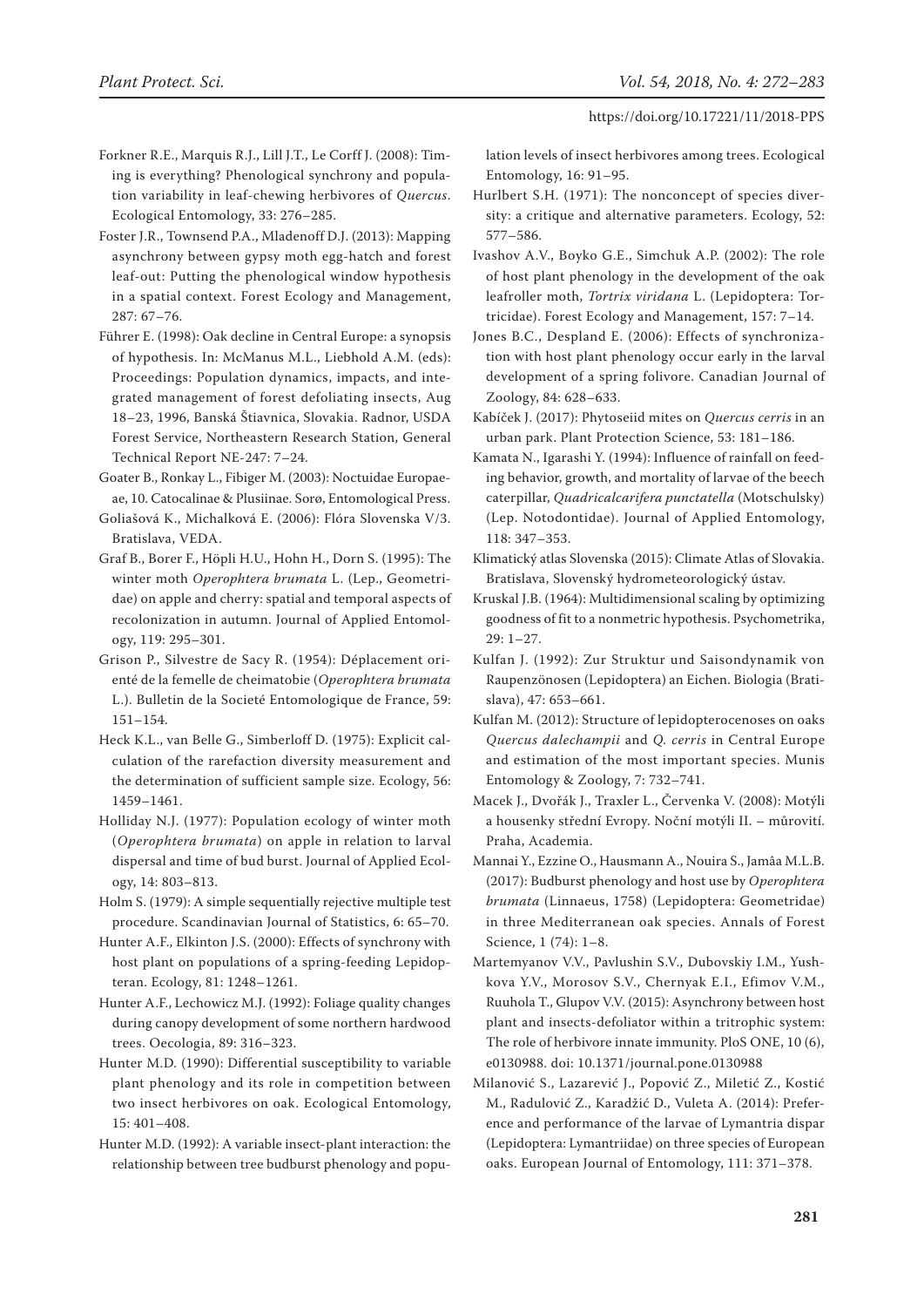- Mrkva R. (1968): Bionomie píďalky podzimní (*Operophtera brumata* L.) – motýl a vajíčko. Acta Universitatis Agriculturae (Brno), Series C, 37: 223–246.
- Nowacki J., Wąsala R. (2008): Changes in groups of Noctuids (Lepidoptera, Noctuidae) of xerothermic rock swards in the Pieniny Mountains, caused by operation of Czorsztyn-Niedzica and Sromowce Wyżne water reservoirs. Polish Journal of Environmental Studies, 17: 71–77.
- Nowacki J., Sosiński J., Śliwa W. (2003): *Catocala nymphagoga* (ESPER, 1787) (Lepidoptera: Noctuidae) in Poland. Polskie Pismo Entomologiczne, 72: 331–333.
- Oksanen J., Blanchet F.G., Friendly M., Kindt R., Legendre P., McGlinn D., Minchin P.R., O'Hara R.B., Simpson G.L., Solymos P., Stevens M.H.H., Szoecs E., Wagner H. (2017): vegan: Community Ecology Package. R package version  $24-3$
- Ovcharov D., Dojchev D., Todorov A. (2000): Differences in attack from leaf chewing pests (families Tortricidae and Geometridae, order Lepidoptera) by some *Quercus* species. In: Pipkov N., Zhelev P., Draganova I. (eds): Yubileen sbornik nauchni dokladi: 75 godini visshe lesotekhnichesko obrazovanie v Bulgariya. Sektsiya Ekologiya i opazvane na okolnata sreda, Sofia, Lesotekhnicheski Universitet: 269–378.
- Pastorális G., Kalivoda H., Panigaj Ľ. (2013): Zoznam motýľov (Lepidoptera) zistených na Slovensku. Folia Faunistica Slovaca, 18: 101–232.
- Patočka J. (1954): Húsenice na duboch v ČSR. Bratislava, Štátne pôdohospodárske nakladateľstvo.
- Patočka J. (1980): Die Raupen und Puppen der Eichenschmetterlinge Mitteleuropas. Monographien zur Angewandten Entomologie, 23: 1–188.
- Patočka J., Kulfan J. (2009): Lepidoptera of Slovakia: bionomics and ecology/Motýle Slovenska: bionómia a ekológia. Bratislava, VEDA.
- Patočka J., Krištín A., Kulfan J., Zach P. (1999): Die Eichenschädlinge und ihre Feinde. Zvolen, Institut für Waldökologie der Slowakischen Akademie der Wissenschaften.
- Pincebourde S., Sinoquet H., Combes D., Casas J. (2007): Regional climate modulates the canopy mosaic of favourable and risky microclimates for insects. Journal of Animal Ecology, 76: 424–438*.*
- R Core Team (2016): R: A language and environment for statistical computing. Vienna, R Foundation for Statistical Computing. Available at www.R-project.org/ (accessed Jun 12, 2017).
- Raupp M.J., Werren J.H., Sadof C.S. (1988): Effects of short-term phenological changes in leaf suitability on the survivorship, growth and development of gypsy moth (Lepidoptera: Lymantriidae) larvae. Environmental Entomology, 17: 316–319.
- Rennwald E., Rodeland J. (2013): Lepiforum: Bestimmung von Schmetterlingen (Lepidoptera) und ihren Präimaginalstadien. Available at www.lepiforum.de (accessed Jun 5, 2015).
- Rock J., Puettmann K.J., Gockel H.A., Schulte A. (2004): Spatial aspects of the influence of silver birch (*Betula pendula* L.) on growth and quality of young oaks (*Quercus* spp.) in central Germany. Forestry, 77: 235–247.
- Schafellner C., Krämer W., Schopf A. (2005): Three trophic level interaction: the influence of host plants on the performance of gypsy moth (*Lymantria dispar*) and its parasitoid, *Glyptapanteles liparidis* (Hymenoptera, Braconidae). In: Villemant C., Lahbib M., Jamāa B. (eds): Proceedings of the Meeting, Oct 4–8, 2004, Hammamet, Tunisia. Integrated Protection in Oak Forests IOBC/wprs Bulletin, 28: 193–200.
- Schopf A., Hoch G., Klaus A., Novotny J., Zubrik M., Schafellner C. (1999): Influence of food quality of two oak species on the development and growth of gypsy moth larvae. In: Lieutier F., Mattson W.J., Wagner M.R. (eds): Physiology and Genetics of Tree-Phytophage Interactions. Paris, INRA: 231–247.
- Schwenke W. (1978): Die Forstschädlinge Europas. 3. Band – Schmetterlinge. Hamburg-Berlin, Paul Parey.
- Tiberi R., Benassai D., Niccoli A. (2005): Influence of different host plants on the biology and behaviour of the green oak leaf roller, *Tortrix viridana* L.: first results. In: Villemant C., Lahbib M., Jamāa B. (eds): Proceedings of the Meeting, Oct 4–8, 2004, Hammamet, Tunisia. Integrated Protection in Oak Forests IOBC/wprs Bulletin, 28: 211–217.
- Tikkanen O.-P., Julkunen-Tiitto R. (2003): Phenological variation as protection against defoliating insects: the case of *Quercus robur* and *Operophtera brumata*. Oecologia, 136: 244–251.
- Tikkanen O.-P., Lyytikäinen-Saarenmaa P. (2002): Adaptation of a generalist moth, *Operophtera brumata*, to variable budburst phenology of host plants. Entomologia Experimentalis et Applicata, 103: 123–133.
- Tutin T.G., Heywood V.H., Burges N.A., Valentine D.H., Walters S.M., Webb D.A. (2001): Flora Europaea. Cambridge, Cambridge University Press.
- van Asch M., Salis L., Holleman L.J.M., van Lith B., Visser M.E. (2013): Evolutionary response of the egg hatching date of a herbivorous insect under climate change. Nature Climate Change, 3: 244–248.
- van Asch M., van Tienderen P.H., Holleman L.J.M., Visser M.E. (2007): Predicting adaptation of phenology in response to climatechange, an insect herbivore example. Global Change Biology, 13: 1596–1604.
- van Asch M., Visser M.E. (2007): Phenology of forest caterpillars and their host trees: the importance of synchrony. Annual Review of Entomology, 52: 37–55.